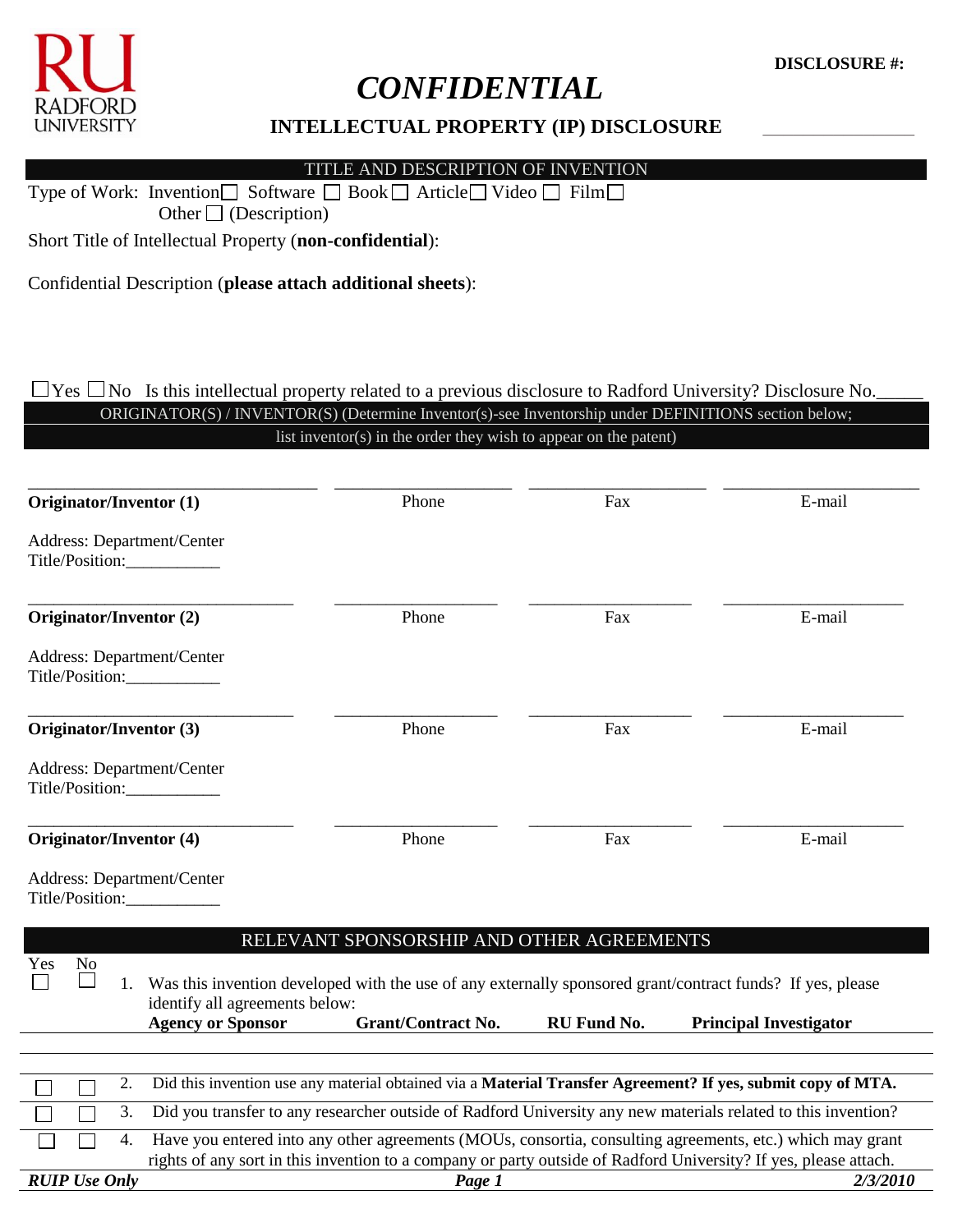## INTELLECTUAL PROPERTY DISCLOSURE CONFIDENTIAL

## DATES OF CONCEPTION, REDUCTION TO PRACTICE, AND PUBLIC DISCLOSURE (see DEFINITIONS for bolded terms)

Date of **conception** of invention:

Is this date documented in writing?  $\Box$  Yes  $\Box$  No **If yes**, where:

Date of **first reduction to practice**:

Dates of disclosure (oral, written, or electronic) and names of persons or companies to whom disclosed **under a confidentiality agreement.** Dates and Names:

Dates of disclosure (oral, written, or electronic) and names of persons or companies to whom disclosed **under a confidentiality agreement.** Dates and Names:

Date of **first publication or oral disclosure** (electronic, print, thesis, or other media):

If unpublished and undisclosed, provide the anticipated disclosure date and any submissions already made for potential publication:

#### DETERMINATION OF OWNERSHIP

Complete and submit **Attachment A, Review of University Ownership** and complete the following:

| <b>Inventor Owned</b> | We do not believe the university has any rights or ownership to the intellectual property<br>disclosed.<br><b>DO NOT SIGN BELOW.</b>                                                                                                                                |
|-----------------------|---------------------------------------------------------------------------------------------------------------------------------------------------------------------------------------------------------------------------------------------------------------------|
|                       | <b>SIGN BELOW.</b> RUIP shall share any royalty income derived from this disclosure according<br>$\Box$ University Owned to its standard policies. University inventors must complete Royalty Sharing (Attachment B)<br>and Commercial Applications (Attachment C). |

By signing below, all university originators/inventors agree to assign, and hereby assign, all right, title and interest to this intellectual property to Radford University (RU) and agree to execute all documents as requested, assigning to RU their rights in any patent application or other intellectual property protection filed on this invention, and to cooperate with Radford University Intellectual Properties Inc. (RUIP) in the protection of this intellectual property. By signing below, the originators/inventors confirm that prior to the execution of this disclosure, they have not granted the right or license to make, use, or sell the disclosed intellectual property to anyone except to RU, nor have they otherwise encumbered their rights, title, and interest in the disclosed intellectual property, nor will they execute any instrument in conflict

| <b>Originator/Inventor (1) Signature</b>                      | <b>Date</b>            | <b>Originator/Inventor (2) Signature</b>                                                                                                                                                                                          |                                | Date |
|---------------------------------------------------------------|------------------------|-----------------------------------------------------------------------------------------------------------------------------------------------------------------------------------------------------------------------------------|--------------------------------|------|
| <b>Typed Name</b>                                             |                        | <b>Typed name</b>                                                                                                                                                                                                                 |                                |      |
| Home                                                          |                        | Home                                                                                                                                                                                                                              |                                |      |
| Address:                                                      |                        | Address:                                                                                                                                                                                                                          |                                |      |
| Social Security No.                                           | CountryoffGitzership   | CoffratrialbSecutivity/Napp                                                                                                                                                                                                       | C Gibraniary fol Circumship in |      |
| <b>Originator/Inventor (1) Signature</b><br><b>Typed Name</b> | <b>Date</b>            | <b>Originator/Inventor (2) Signature</b><br><b>Typed Name</b>                                                                                                                                                                     |                                | Date |
| Home                                                          |                        | Home                                                                                                                                                                                                                              |                                |      |
| Address:                                                      |                        | Address:                                                                                                                                                                                                                          |                                |      |
| Social Security No.                                           | Country of Citizenship | Social Security No.                                                                                                                                                                                                               | Country of Citizenship         |      |
|                                                               |                        | $\mathbf{D}$ and the state of the contraction of the state of the state of the state of the state of the state of the state of the state of the state of the state of the state of the state of the state of the state of the sta |                                |      |

Please note that the social security number an country of citizenship are required; absence of this information may hinder distribution of the inventors' share of royalties that may result from this technology. If there are more than four inventors, please attach additional form.

| <b>RUIP Use Only</b> | <b>Page</b> 2 | 2/3/2010 |
|----------------------|---------------|----------|
|                      |               |          |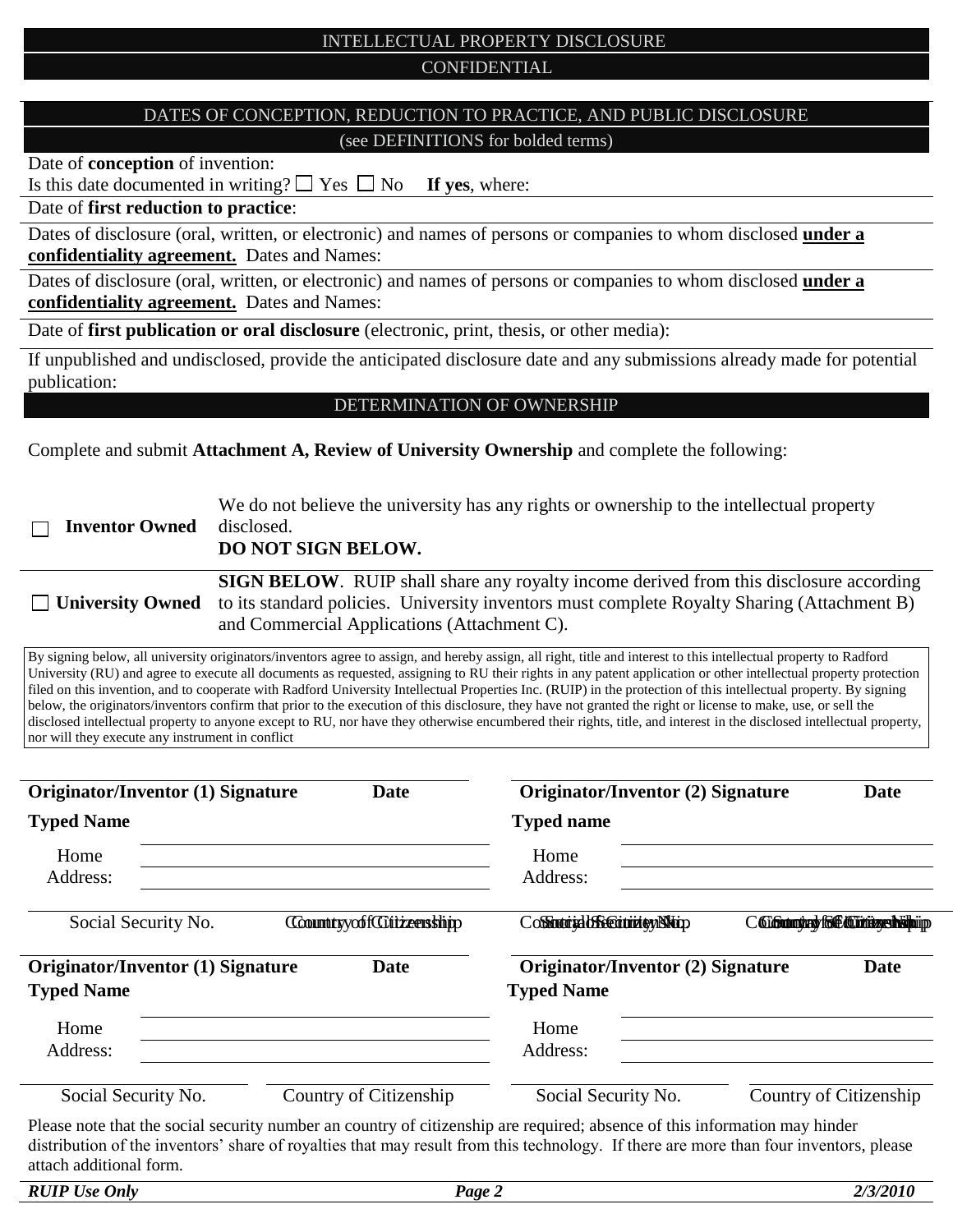## INTELLECTUAL PROPERTY DISCLOSURE ATTACHMENT A -REVIEW FOR UNIVERSITY OWNERSHIP

To be completed by the Department Head, Division Director, and/or Center Director of the originators/inventors.

| <b>YES</b> | N <sub>O</sub> | N/A |                                                                                                                                                                                                                                                                                                              |
|------------|----------------|-----|--------------------------------------------------------------------------------------------------------------------------------------------------------------------------------------------------------------------------------------------------------------------------------------------------------------|
|            |                |     | Were university resources, such a facilities, equipment, materials, funds, information, or the<br>time or services of other university employees, used in the production of the work or<br>development of the intellectual property?                                                                         |
|            |                |     | 2. Does the work performed in the developmenet of this intellectual property fall within the<br>range of the normal activities expected of the originators by their appointment or<br>employment by the university (i.e. teaching research, publi service, etc.)                                             |
|            |                |     | 3. Did the originators work on this project during their normal university working hours?                                                                                                                                                                                                                    |
|            |                |     | 4. University Policy on Intellectual Properties specifies that classified employees can not<br>participate in revenue sharing if the work was specifically and explicityly assigned to the<br>employee(s) by your unit. If any inventors are classified employees, are they eligible for<br>royalty sharing? |
|            |                |     | Yes to question 4. Requires the following signatures attesting that work was not<br>specifically and explicitly assigned:                                                                                                                                                                                    |
|            |                |     | Signature                                                                                                                                                                                                                                                                                                    |

Printed Name/Title of Immediate Supervisor

# **Reviewed by Department Head, Division Director and/or Center Director:**

(*If the Reviewer is an originator/inventor on this disclosure, his/her administrative supervisor must sign above.) Should any royalties be earned from this disclosure, the Department(s) of the inventor(s) are entitled to a 10% share. Please indicate the Department Banner Fund Number(s) that should receive these funds.*

\_\_\_\_\_\_\_\_\_\_\_\_\_\_\_\_\_\_\_\_\_\_\_\_\_\_\_\_\_\_\_\_\_\_\_\_\_\_\_\_\_\_\_\_\_\_\_\_\_\_\_\_\_\_\_\_\_\_\_\_\_\_\_\_\_\_

| Signature                 |                     |                 |          |
|---------------------------|---------------------|-----------------|----------|
| <b>Printed Name/Title</b> |                     |                 |          |
|                           | Dept/School         | Banner Fund No. |          |
| Signature                 |                     |                 |          |
| <b>Printed Name/Title</b> | College             | Banner Fund No. |          |
| <b>Printed Name/Title</b> | VP Admin. & Finance |                 |          |
| <b>RUIP Use Only</b>      | Page 3              |                 | 2/3/2010 |
|                           |                     |                 |          |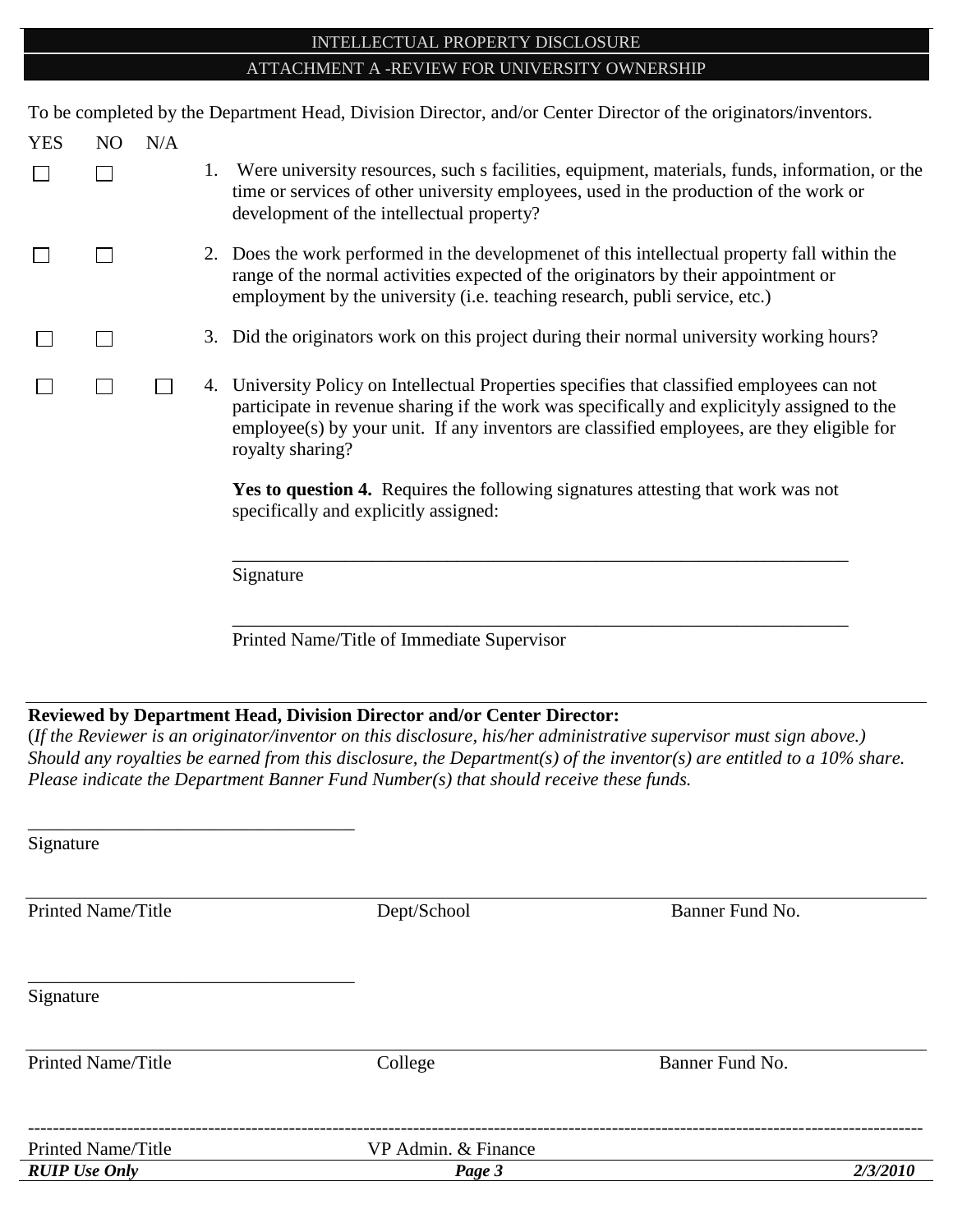## INTELLECTUAL PROPERTY DISCLOSURE ATTACHMENT B -ROYALTY SHARING

 All royalties, rents, payments, or any cash receipts from the sale, assignment, transfer, licensing or use of the disclosed intellectual property shall be shared with inventors in accordance with Policy on Intellectual Properties.

 We, the undersigned university originators/inventors or contributors to the intellectual property described in this disclosure, mutually agree that any share of revenues to be paid to us shall be distributed as follows:

| Date | <b>Printed Name</b> | Signature | Royalty Share* |
|------|---------------------|-----------|----------------|
| Date | <b>Printed Name</b> | Signature | Royalty Share* |
| Date | <b>Printed Name</b> | Signature | Royalty Share* |
| Date | <b>Printed Name</b> | Signature | Royalty Share* |
| Date | <b>Printed Name</b> | Signature | Royalty Share* |
| Date | <b>Printed Name</b> | Signature | Royalty Share* |
| Date | <b>Printed Name</b> | Signature | Royalty Share* |

**\*Percentages must total to 100%. If all university originators/inventors or contributors will share equally, indicate so by listing "equal" as the percentage—DO NOT LEAVE BLANK.**

**DO NOT INCLUDE NON-UNIVERSITY INVENTORS. Non-university inventors will share in royalties as determined by their employer.**

**INCLUDE CLASSIFIED STAFF only if approved in Attachment A.**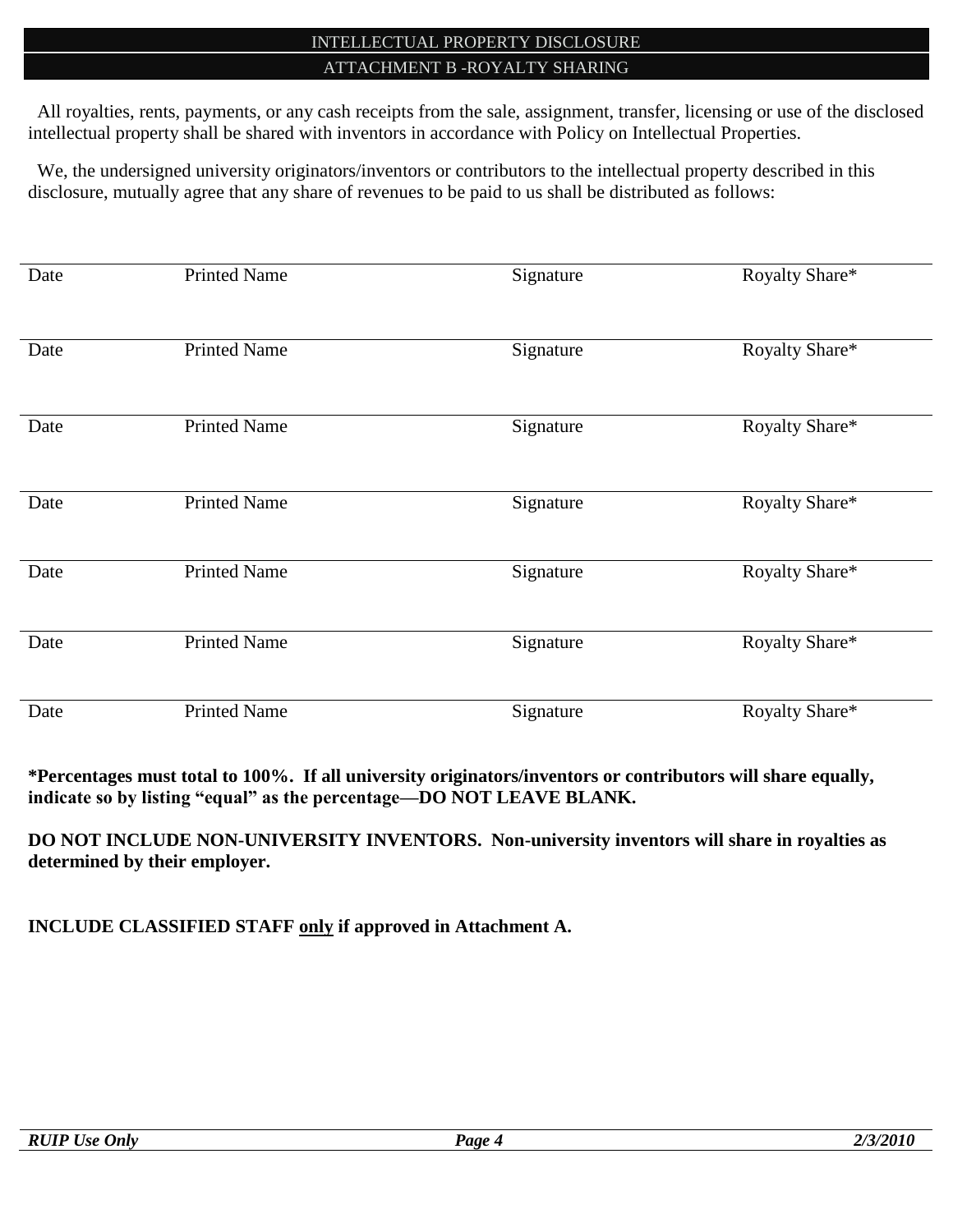## **INTELLECTUAL PROPERTY DISCLOSURE ATTACHMENT C -COMMERCIAL APPLICATIONS**

Describe the current and/or potential commercial market for the invention.

List any potential contacts that you believe may be interested in this technology.

Provide a brief (approximately 250 words), non-confidential overview of the disclosure that can be used to solicit interest from and inquiries for additional information by potential licenses.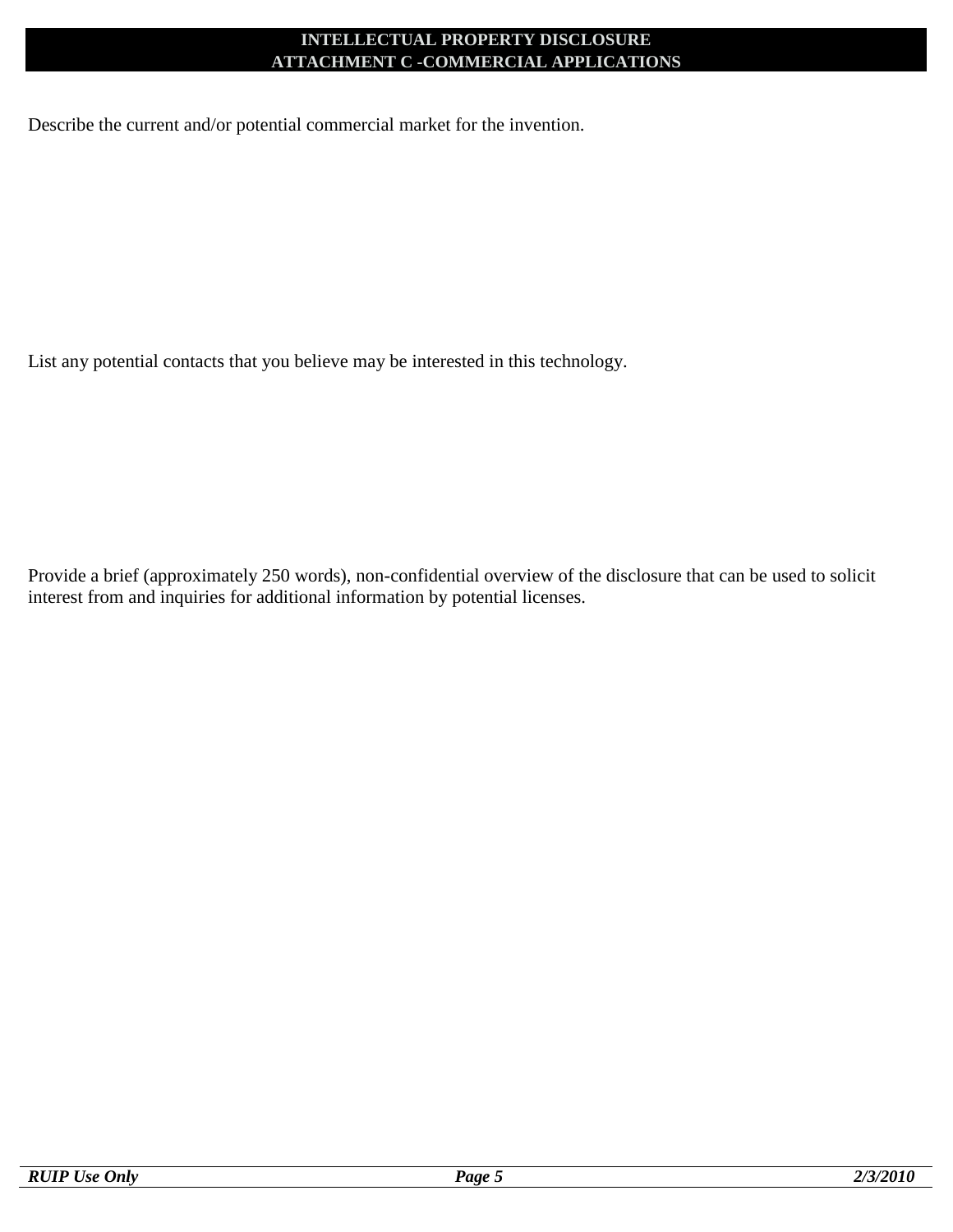#### **INTELLECTUAL PROPERTY DISCLOSURE INSTRUCTIONS - PART ONE** ( **DO NOT SUBMIT)**

Radford University recognizes the value of intellectual property and is committed to promoting the value of its IP portfolio through its university affiliated corporation, Radford University Intellectual Properties, Inc. (RUIP). Faculty and Staff at Radford University have an obligation to disclose research results that may result in IP or commercial utilization. A disclosure is necessary to enable Radford University to legally protect intellectual property and to comply with government and industry contractual requirements. This is an important legal document that should be completed when something new and useful has been conceived or developed, or when unusual, unexpected or unobvious research results have been achieved and can be utilized.

The IP DISCLOSURE is an internal Radford University form used to provide a written record of your IP. The information contained in this disclosure will be used to establish a legal record of the date of conception of the IP, evaluate the technology as to its patient and commercial potential, obtain information necessary to file patent applications, comply with sponsor reporting requirements, and to identify potential licenses.

Radford University is required by federal law to report income along with Social Security numbers (SSNs) for all employees and students to whom compensation is paid. The university may disclose your Social Security number when required by law, or to external entities acting as the university's contractor or agent.

Please send the completed, signed form and all attachments to Office of the Vice President of Business Affairs or hand delivered to the following address:

Radford University Office of the Vice President of Business Affairs Martin Hall Radford, VA 24060

The completion of this disclosure does not complete the inventor's responsibility in this process. The university urges all inventors to monitor the progress of their disclosure through the above office and RUIP as they are the best sources of information concerning the novelty, unobviousness, and utility of the intervention.

#### **DEFINITIONS**

**Inventorship** is determined by criteria specified in the U.S. patent law. U.S. patents are granted only to the true inventor. An inventor would be that person who, alone or in combination with others, discovers any new and useful process, machine, manufacture, or composition of matter, or any new and useful thereof. Authorship does not mean inventorship.

The correct listing of inventors is very important. A patent can be invalidated for the failure to list the proper inventors. Inventors may need to be added to an application or initially named inventors from the patent based upon the final claims in the patent.

**Conception** according to the U.S. patent law involves the formulation, in the mind of the inventor(s), of a definite and permanent idea of the complete and operative invention. An invention would be complete and operative if the description would enable one of ordinary skill in the art to construct the apparatus or perform the method without extensive research or experimentation. If extensive research or experimentation is necessary to reduce the invention to practice, then the conception was probably not complete. Likewise, if no significant difficulties were encountered and few if any deviations were made from the mental plan, the conception was probably complete, and the person or persons responsible for the plan are the true inventors. If deviations were required, those responsible for the deviations could be joint inventors.

**Reduction to Practice** can be accomplished two different ways. Actual reduction to practice is a physical embodiment of the invention for its intended use. Constructive reduction to practice is reasonable theoretical proof that the invention will work, which is described in writing.

**First publication or oral disclosure** is the first time any member of the general public, without restriction of confidentiality, would have been able to legally gain access to your written or printed enabling description of the invention, or the first oral presentation to the general public.

#### **TITLE AND DESCRIPTION OF INTELLECTUAL PROPERTY**

Provide a short non-confidential title (descriptive and concise, but which can be used in marketing) and attach a confidential detailed description of IP. Please state the key features of your IP, its most important uses, and how it improves on existing technology or practice. Attach supporting documentation that can provide a more complete description of the IP (manuscripts, diagrams, data, etc.) and that describe its advantages and differences over existing technology. In addition, describe the objectives or results to be achieved by this invention.

#### **ORIGINATOR(S)/INVENTOR(S)**

List any individual who has conceived or contributed to an essential element of the IP during the evolution of the technology concept or reduction to practice. List originators/inventors in order you would like them to appear on a patent application. University originators/inventors or contributors listed on Page 4 should keep RUIP informed of any change in address.